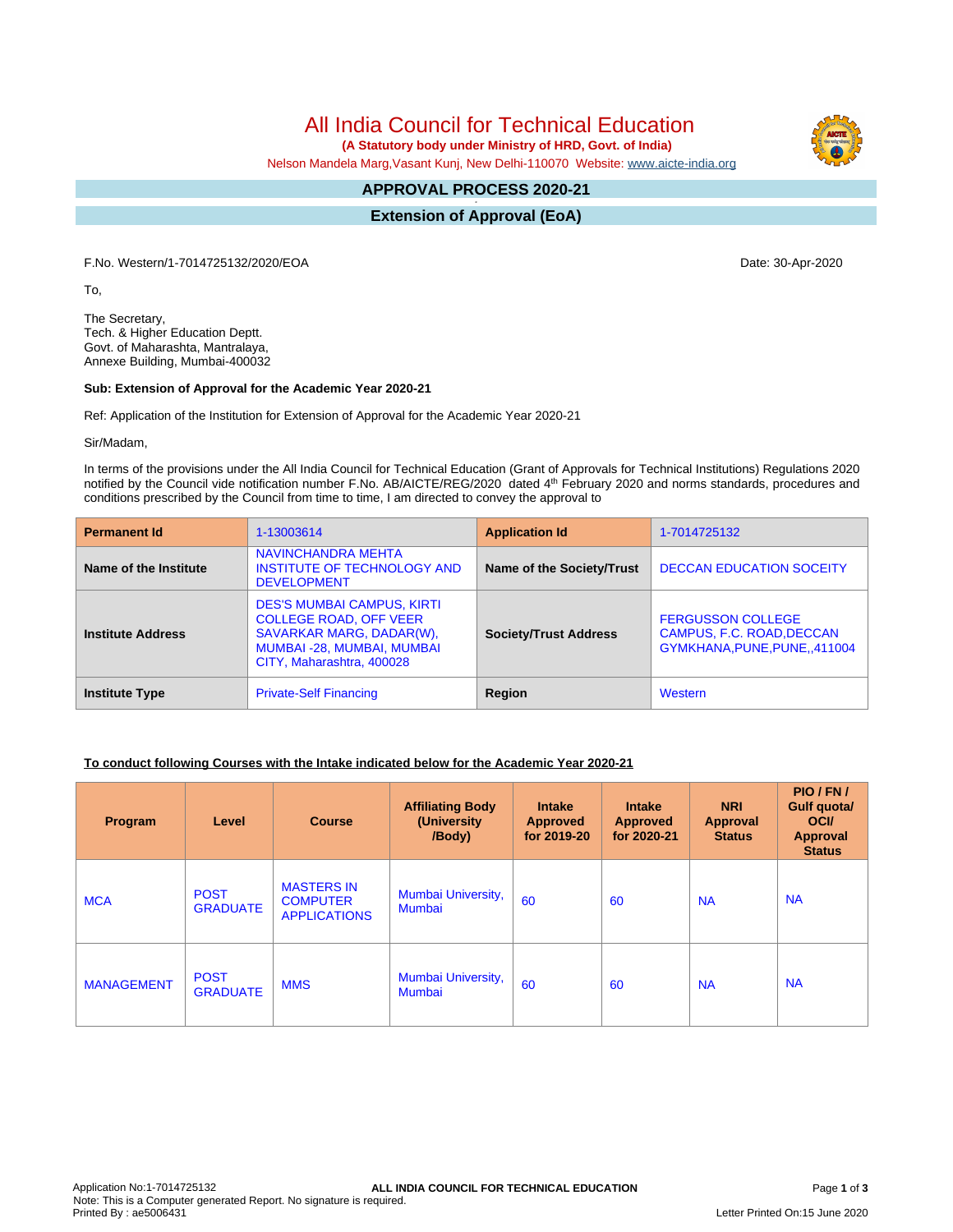#### **It is mandatory to comply with all the essential requirements as given in APH 2020-21 (Appendix 6)**

The Institution/ University is having the following deficiencies as per the online application submitted to AICTE and the same shall be complied within Six Months from the date of issue of this EoA

| Deficiencies Noted based on Self Disclosure |                   |  |  |  |  |
|---------------------------------------------|-------------------|--|--|--|--|
| <b>Particulars</b>                          | <b>Deficiency</b> |  |  |  |  |
| 1. Land Area Details                        |                   |  |  |  |  |
| Total Area of Land                          | Yes               |  |  |  |  |

**\***Please refer Deficiency Report for details

# **Important Instructions**

- 1. The State Government/ UT/ Directorate of Technical Education/ Directorate of Medical Education shall ensure that 10% of reservation for Economically Weaker Section (EWS) as per the reservation policy for admission, operational from the Academic year 2020-21 is implemented without affecting the reservation percentages of SC/ ST/ OBC/ General. However, this would not be applicable in the case of Minority Institutions referred to the Clause (1) of Article 30 of Constitution of India. Such Institution shall be permitted to increase in annual permitted strength over a maximum period of two years beginning with the Academic Year 2020-21
- 2. The Institution offering courses earlier in the Regular Shift, First Shift, Second Shift/Part Time now amalgamated as total intake shall have to fulfil all facilities such as Infrastructure, Faculty and other requirements as per the norms specified in the Approval Process Handbook 2020-21 for the Total Approved Intake. Further, the Institutions Deemed to be Universities/ Institutions having Accreditation/ Autonomy status shall have to maintain the Faculty: Student ratio as specified in the Approval Process Handbook. All such Institutions/ Universities shall have to create the necessary Faculty, Infrastructure and other facilities WITHIN 2 YEARS to fulfil the norms based on the Affidavit submitted to AICTE.
- 3. In case of any differences in content in this Computer generated Extension of Approval Letter, the content/information as approved by the Executive Council / General Council as available on the record of AICTE shall be final and binding.
- 4. Strict compliance of Anti-Ragging Regulation: Approval is subject to strict compliance of provisions made in AICTE Regulation notified vide F. No. 373/Legal/AICTE/2009 dated July 1, 2009 for Prevention and Prohibition of Ragging in Technical Institutions. In case Institution fails to take adequate steps to Prevent Ragging or fails to act in accordance with AICTE Regulation or fails to punish perpetrators or incidents of Ragging, it will be liable to take any action as defined under clause 9(4) of the said Regulation.

**Prof.Rajive Kumar Member Secretary, AICTE**

Copy to:

- **1. The Director Of Technical Education\*\*, Maharashtra**
- **2**. **The Registrar\*\*,** Mumbai University, Mumbai
- **3. The Principal / Director,** NAVINCHANDRA MEHTA INSTITUTE OF TECHNOLOGY AND DEVELOPMENT Des'S Mumbai Campus, Kirti College Road, Off Veer Savarkar Marg, Dadar(W), Mumbai -28, Mumbai,Mumbai City, Maharashtra,400028
- **4. The Secretary / Chairman,** FERGUSSON COLLEGE CAMPUS, F.C. ROAD,DECCAN GYMKHANA PUNE,PUNE ,411004
- **5. The Regional Officer,**